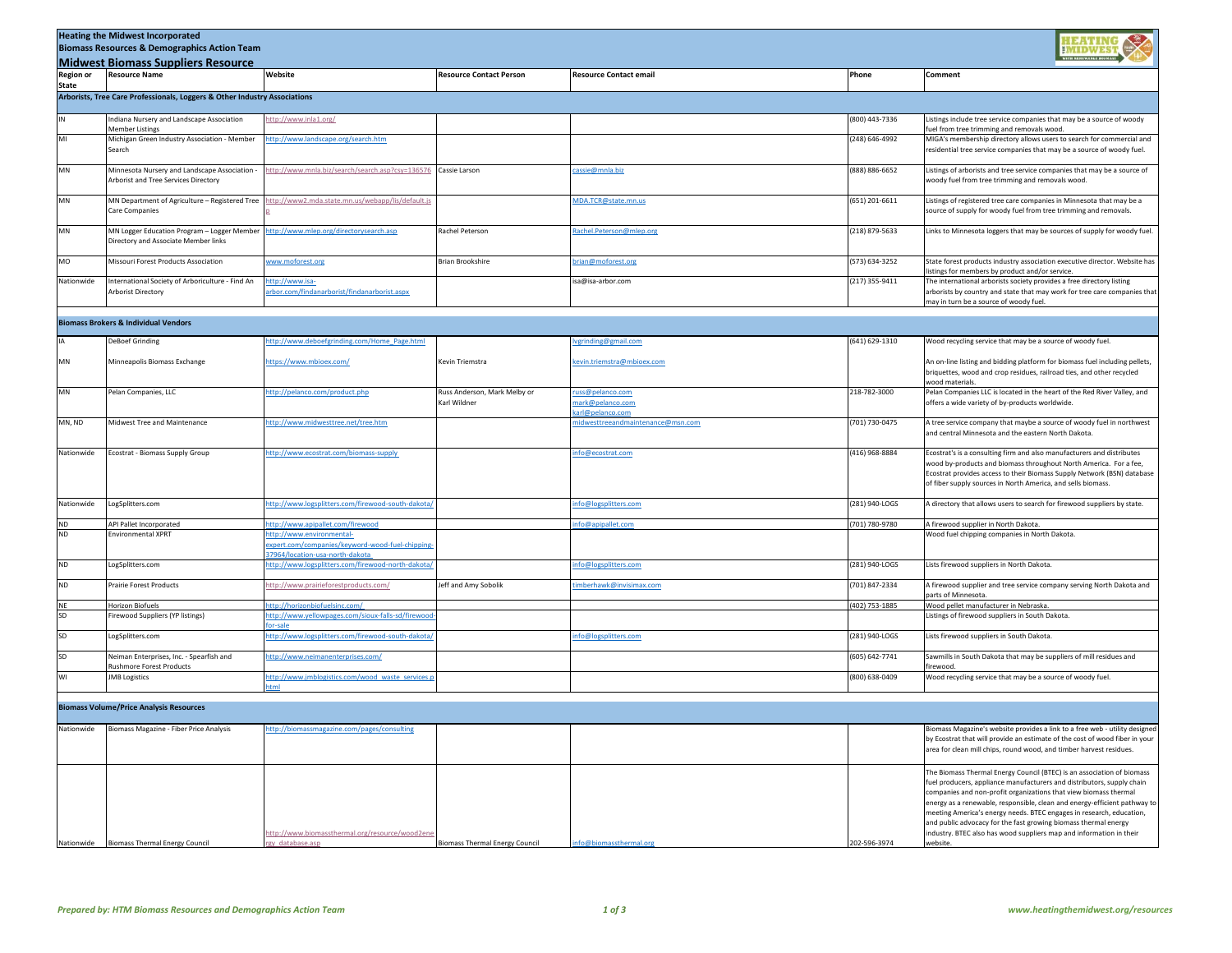| Nationwide | Enegis, LLC - Biomass Energy Analytical Model<br>(BEAM) | http://www.enegis.com/projects.html | Michael Marquis, Project Manager | mmarquis@enegis.com | (571) 275-2055 | A quantitative GIS model covering available biomass in the Lower 48<br>states. Can analyze highly-tailored scenarios. Includes over 50 biomass<br>species. Output is a biomass density map that identifies the amount of<br>biomass in a certain point. It is "use" specific and as detailed as needed.<br>Cost is commensurate with the needs of the project. Requires the ability<br>to read a map. Contact Enegis directly to explore use further. |
|------------|---------------------------------------------------------|-------------------------------------|----------------------------------|---------------------|----------------|-------------------------------------------------------------------------------------------------------------------------------------------------------------------------------------------------------------------------------------------------------------------------------------------------------------------------------------------------------------------------------------------------------------------------------------------------------|
|            |                                                         |                                     |                                  |                     |                |                                                                                                                                                                                                                                                                                                                                                                                                                                                       |

**Recycling Resources**

| <b>Recycling Resources</b> |                                                                |                                                                                   |                |                                                                          |                |                                                                                                                                                                                                                                                                                                                                             |
|----------------------------|----------------------------------------------------------------|-----------------------------------------------------------------------------------|----------------|--------------------------------------------------------------------------|----------------|---------------------------------------------------------------------------------------------------------------------------------------------------------------------------------------------------------------------------------------------------------------------------------------------------------------------------------------------|
|                            | Illinois Construction & Demolition Recycling<br>Directory      | http://www.wmrc.uiuc.edu/tech/DCCA.pdf                                            |                | http://www.wmrc.uiuc.edu/main sections/tech assist/green development.cfm | (217) 333-8940 | The ICDR Directory contains contact information on companies that<br>collect and recycle construction and demolition materials that may<br>included recycled wood from ~2004. The project supporting the directory<br>is no longer funded, but some of the listings may still provide leads for<br>potential sources of woody biomass fuel. |
| Nationwide                 | Scrap Monster                                                  | http://www.scrapmonster.com/companies/wood-<br>recycling/country/united-states/14 |                | nfo@scrapmonster.com                                                     | (954) 688-3088 | A recycling industry website that provides a directory of recycling<br>companies. The link shown produces a list of wood recycling companies<br>in the U.S.                                                                                                                                                                                 |
| Region-wide                | U.S. Environmental Protection Agency Region 5<br>Waste Program | https://www3.epa.gov/region5/waste/solidwaste/do<br>bris/cd-debris.htm            | Julie Gevrenov | gevrenov.julie@epa.gov                                                   | (312) 886-6832 | The Region 5 Waste Program website contains links to state Recycled<br>Materials Market Directories that may in turn provide leads to potential<br>suppliers of woody biomass fuel. Region 5 includes Illinois, Indiana,<br>Michigan, Minnesota, Ohio, Wisconsin and 35 Native American Tribes.                                             |
| Nationwide                 | United States Materials Marketplace                            | http://materialsmarketplace.org/#about                                            | Katie Duffy    | duffy@usbcsd.org                                                         | 512-981-5417   | United States Business Council for Sustainable Development national<br>material reuse project. The Chicago Waste-to-Profit Newtork (formerly<br>through USBCSD) is no longer operational.                                                                                                                                                   |

## **State Forest Products Industry Directories**

|           | Iowa Forest Products Industry Directory, 2009              | ttp://www.iowadnr.gov/portals/idnr/uploads/forest Aron Flickinger<br>ry/forestproddirect.pdf?amp;tabid=1281       |                    | Aron.Flickinger@dnr.Iowa.gov   | (515) 242-5966 | Listing of Iowa forest products industry companies circa 2009.                                                                                                              |
|-----------|------------------------------------------------------------|-------------------------------------------------------------------------------------------------------------------|--------------------|--------------------------------|----------------|-----------------------------------------------------------------------------------------------------------------------------------------------------------------------------|
|           | <b>Illinois Sawmill Directories</b>                        | ttps://www.dnr.illinois.gov/conservation/Forestry/F<br>ges/default.aspx                                           | Paul Deizman       | paul.deizman@illinois.gov      | (217) 782-3376 | Directories of sawmills and custom sawmills in PDF form.                                                                                                                    |
|           | Indiana Forest Products Community                          | ttp://indianaforestproducts.com/                                                                                  | Eva Haviarova      | ehaviar@purdue.edu             | (765) 494-3619 | Directories of Indiana loggers, and primary and secondary forest products<br>manufacturers.                                                                                 |
| KS        | Kansas Forest Products Industry Directories                | ttp://www.kansasforests.org/forest_products/                                                                      | Dave Bruton        | dbruton@ksu.edu                | (785) 945-6147 | Directories of Kansas sawmills and secondary manufacturers in PDF form,<br>and an online map directory that includes contact information for timber<br>buvers and sawmills. |
| MI        | Forest Products Industry Directory                         | ttp://www.michigan.gov/wood                                                                                       | David Neumann      | neumannd@michigan.gov          | (517) 284-5887 | The Directory is a free searchable industry directory listing loggers,<br>truckers, primary and secondary manufacturers and sawmills that may be<br>a source of woody fuel. |
| MN        | Minnesota Primary Forest Products Producer<br>Directory    | http://webapps1.dnr.state.mn.us/timberproducer-<br>rails/companies/index                                          | Kristen Bergstrand | Kristen.Bergstrand@state.mn.us | (218) 322-2511 | Directory of Minnesota primary sawmills and manufacturers that may be<br>a source of wood biomass supply.                                                                   |
| MN        | Minnesota Secondary Forest Products Producer<br>Directory  | ttp://webapps1.dnr.state.mn.us/timberproducer-<br>rails/companies?company filter%5Bproducer type%<br>5D=Secondary | Kristen Bergstrand | Kristen.Bergstrand@state.mn.us | (218) 322-2511 | Directory of Minnesota secondary forest products manufacturers that<br>may be a source of wood biomass supply.                                                              |
| MO        | Missouri Department of Conservation Mill Search<br>Website | ttp://mdc7.mdc.mo.gov/applications/MOMills/MO<br>MillsSearch.aspx                                                 | <b>Mike Morris</b> | nike.morris@mdc.mo.gov         |                | (573) 522-4115 x 3117 Sawmills in Missouri from 2015 TPO survey data. Searchable database by<br>product type, location, etc.                                                |
| <b>NE</b> | Wood Industries in Nebraska                                | ttp://nfs.unl.edu/wood-industry-nebraska                                                                          | John DuPlissis     | jduplissis7@unl.edu            |                | Lists primary and secondary forest products manufacturers in Nebraska                                                                                                       |
| OH        | <b>Ohio Wood Products</b>                                  | ttp://ohiowood.osu.edu                                                                                            |                    | ohiowoods@osu.edu              | (614) 688-3421 | Directories of Ohio primary and secondary forest products manufacturers<br>that may be a source of woody fuel, and firewood producers.                                      |
| WI        | Wisconsin Wood Residue Brokers                             | ttp://forestandwildlifeecology.wisc.edu/sites/defaul Scott Bowe<br>t/files/pdfs/publications/103.pdf              |                    | sbowe@wisc.edu                 |                | Lists Wisconsin producers of wood products residues in 2012.                                                                                                                |

## **State Forest Utilization & Marketing Specialists**

|           | state Forest Othization & Marketing Specialists                                             |                                                                                        |                    |                                |                  |                                                                                            |
|-----------|---------------------------------------------------------------------------------------------|----------------------------------------------------------------------------------------|--------------------|--------------------------------|------------------|--------------------------------------------------------------------------------------------|
|           | Forest Utilization & Marketing Specialist, Iowa<br>Department of Natural Resources          | http://www.iowadnr.gov/Conservation/Forestry/Wo Aron Flickinger<br>od-Industry-Logging |                    | Aron.Flickinger@dnr.Iowa.gov   | (515) 242-5966   | State wood and forest products utilization and marketing specialist.                       |
|           | Forest Utilization & Marketing Specialist, Illinois<br>Department of Natural Resources      | ttps://www.dnr.illinois.gov/conservation/Forestry/P Paul Deizman<br>ges/default.aspx   |                    | paul.deizman@illinois.gov      | (217) 782-3376   | State wood and forest products utilization and marketing specialist.                       |
|           | Forest Utilization & Marketing Specialist, Indiana<br>Department of Natural Resources       | nttp://www.in.gov/dnr/forestry/2883.htm                                                | Jeff Settle        | jsettle@dnr.IN.gov             | $(812)$ 358-2160 | State wood and forest products utilization and marketing specialist.                       |
| <b>KS</b> | Forest Utilization & Marketing Specialist, Kansas<br><b>Forest Service</b>                  | ittp://www.kansasforests.org/forest_products/                                          | Dave Bruton        | dbruton@ksu.edu                | (785) 945-6147   | State wood and forest products utilization and marketing specialist.                       |
| MI        | Forest Utilization & Marketing Specialist,<br>Michigan Department of Natural Resources      | www.michigan.gov/forestproducts                                                        | David Neumann      | neumannd@michigan.gov          | (517) 284-5887   | State wood and forest products utilization and marketing specialist.                       |
| <b>MN</b> | Forest Utilization & Marketing Specialist,<br>Minnesota Department of Natural Resources     | ittp://www.dnr.state.mn.us/forestry/um/index.html                                      | Kristen Bergstrand | Kristen.Bergstrand@state.mn.us | (218) 322-2511   | State wood and forest products utilization and marketing specialist.                       |
| MO        | Forest Utilization & Marketing Specialist,<br>Missouri Department of Conservation           | http://mdc.mo.gov/                                                                     | Mike Morris        | nike.morris@mdc.mo.gov         |                  | (573) 522-4115 x 3117 State wood and forest products utilization and marketing specialist. |
| <b>NF</b> | Forest Utilization & Marketing Specialist,<br>Nebraska Department of Natural Resources      | http://nfs.unl.edu/forestproducts                                                      | Adam Smith         | asmith11@unl.edu               | (402) 472-1276   | State wood and forest products utilization and marketing specialist.                       |
| <b>SD</b> | State Forester, South Dakota Department of<br>Agriculture, Resource Conservation & Forestry | http://sdda.sd.gov/conservation-forestry/                                              | Greg Josten        | Greg.Josten@state.sd.us        | (605) 394-2279   | State Forester.                                                                            |